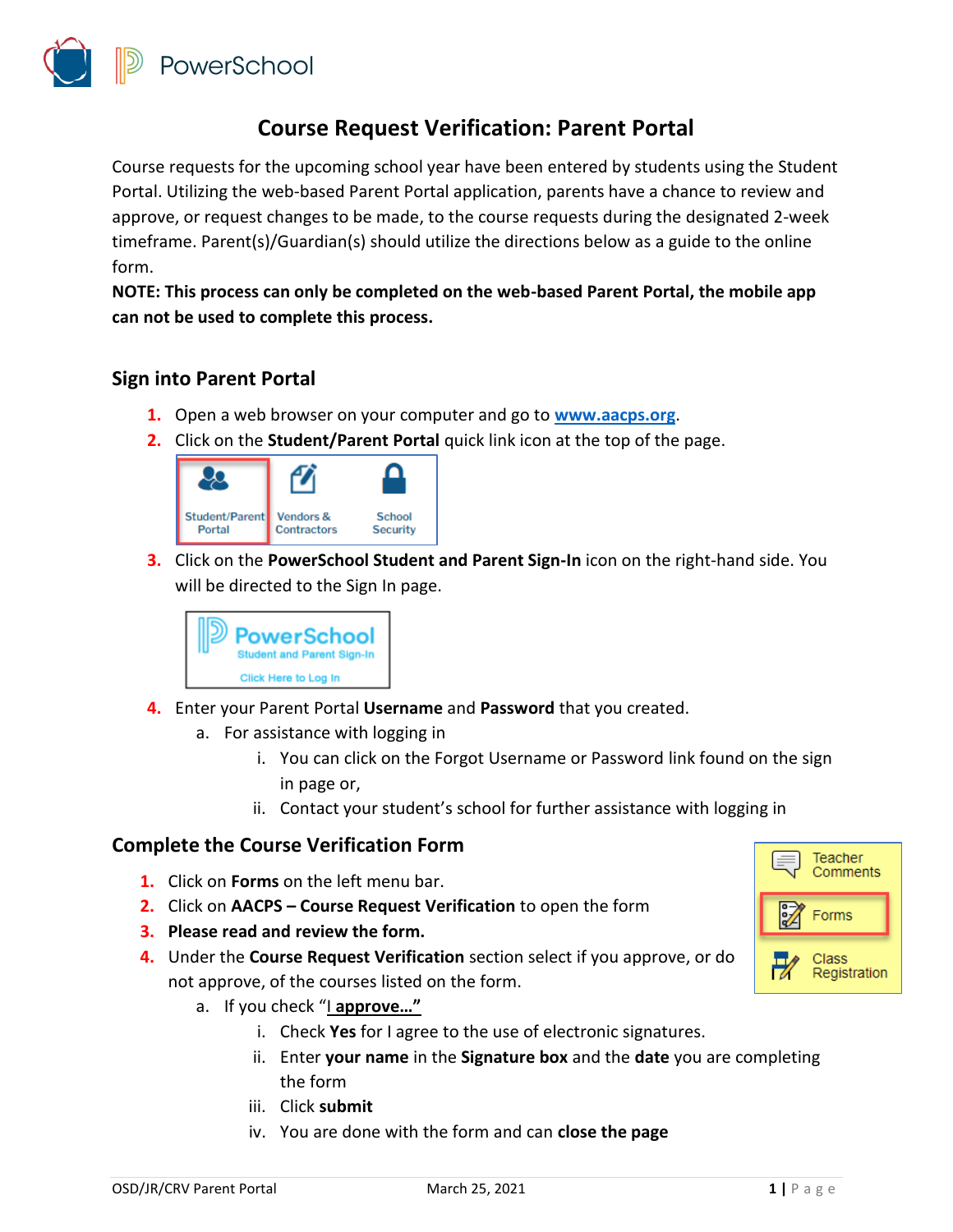**Agreement Confirmation** By submitting this form, you are agreeing that the course requests listed above are accurate. **Course Request Verification** I approve the courses listed above O I DO NOT approve of the courses listed above I agree to the use of electronic signatures ● Yes Signature \* Date \*  $\boxed{m}$ Jessica Roos 3/25/2021

b. If you check **"I do not approve…"**

PowerSchool

- i. You have the opportunity to enter up to 4 changes. Note: If you have more than 4 changes that need to make, please reach out to your student's Counselor. Also, as stated on the form, a request to change a course DOES NOT automatically result in a schedule change.
- ii. **Enter the name of the course that you would like to Drop**.
- **iii. Enter the name of the course that you would like to Add in place of the drop.**
	- 1. For each Drop, please enter a course that you would like to Add.
- iv. Check **Yes** for I agree to the use of electronic signatures
- v. Enter **your name** in the **Signature box** and the **date** you are completing the form
- vi. Click **submit**

| <b>Agreement Confirmation</b>                                                                 |                                                                                                         |
|-----------------------------------------------------------------------------------------------|---------------------------------------------------------------------------------------------------------|
| By submitting this form, you are agreeing that the course requests listed above are accurate. |                                                                                                         |
| <b>Course Request Verification</b>                                                            |                                                                                                         |
| $\bigcirc$ I approve the courses listed above                                                 |                                                                                                         |
| I DO NOT approve of the courses listed above                                                  |                                                                                                         |
|                                                                                               | A request to change a course DOES NOT automatically result in a schedule change. Only changes in accord |
| Drop Course 1 *                                                                               | Add Course 1 *                                                                                          |
| Found of Studio Art                                                                           | Band 1                                                                                                  |
| Drop Course 2                                                                                 | <b>Add Course 2</b>                                                                                     |
| <b>Fnds Team Sports</b>                                                                       | <b>Weight Training 1</b>                                                                                |
| <b>Drop Course 3</b>                                                                          | <b>Add Course 3</b>                                                                                     |
| <b>Drop Course 4</b>                                                                          | <b>Add Course 4</b>                                                                                     |
| I agree to the use of electronic signatures<br>● Yes                                          |                                                                                                         |
| Signature *                                                                                   | Date *                                                                                                  |
| Jessica Roos                                                                                  | ⊞<br>3/25/2021                                                                                          |